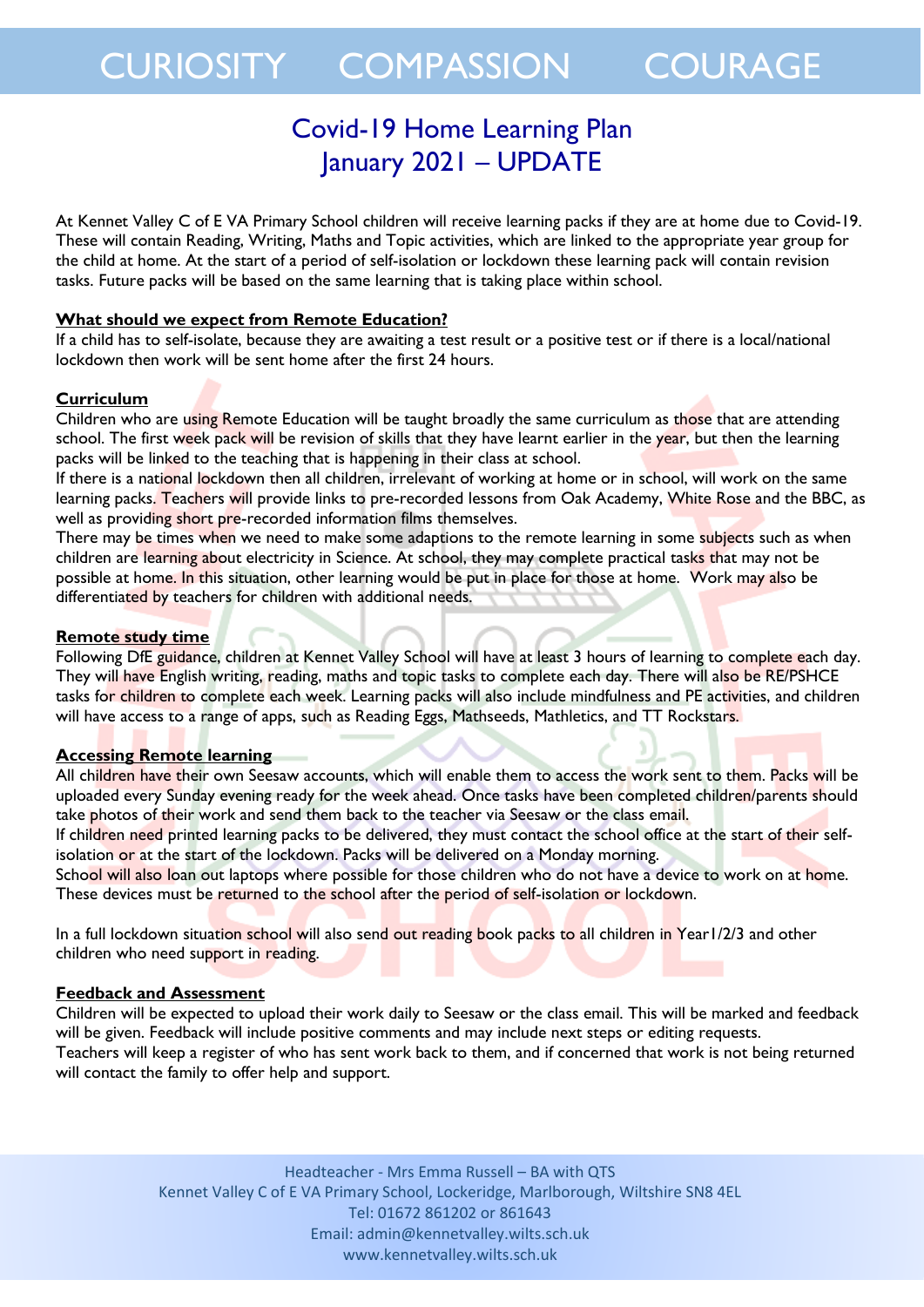# CURIOSITY COMPASSION COURAGE

| Scenario                                                                                                                         | Organisation                                                                                                                                                                                                                                                 | <b>Core Learning</b>                                                                                                                          | Other expectations.                                                                                     |
|----------------------------------------------------------------------------------------------------------------------------------|--------------------------------------------------------------------------------------------------------------------------------------------------------------------------------------------------------------------------------------------------------------|-----------------------------------------------------------------------------------------------------------------------------------------------|---------------------------------------------------------------------------------------------------------|
| Pupil waiting for Covid-<br>test or results.                                                                                     | Learning pack sent home via Seesaw, or<br>printed pack delivered.<br>Weekly learning pack.<br>Child to upload and return work daily.                                                                                                                         | <b>Reading Tasks</b><br><b>Writing Task</b><br>Maths Task<br><b>Topic Task</b><br>Daily check in with teacher or<br>TA via Teams or on Phone. | Reading - everyday<br>Spelling practice or<br>Reading Egg<br>assignments<br><b>TT Rock Stars</b>        |
| $\overline{2}$<br>Pupil self-isolating due<br>to family member<br>testing positive, or<br>contact from Track and<br><b>Trace</b> | Learning pack sent home via Seesaw, or<br>printed pack delivered.<br>Weekly learning pack.<br>Child to upload and return work daily.                                                                                                                         | <b>Reading Tasks</b><br><b>Writing Task</b><br>Maths Task<br><b>Topic Task</b><br>Daily check in with teacher or<br>TA via Teams or on Phone. | Reading - everyday<br>Spelling practice or<br>Reading Egg<br>assignments<br><b>TT Rock Stars</b>        |
| 3<br>Teacher ill –<br>Non Covid -19 illness                                                                                      | Supply cover                                                                                                                                                                                                                                                 | School based learning                                                                                                                         | School based Learning                                                                                   |
| Teacher ill (Covid-19)<br>Teacher and bubble<br>isolation                                                                        | Learning pack sent home via Seesaw<br>every Sunday evening, or printed pack<br>delivered on Monday morning if<br>requested.<br>Weekly learning pack.<br>Child to upload and return work daily.                                                               | <b>Reading Tasks</b><br><b>Writing Task</b><br>Maths Task<br><b>Topic Task</b><br>Daily check in with member of<br>staff team on Phone.       | Reading - everyday<br>Spelling practice or<br><b>Reading Egg</b><br>assignments<br><b>TT Rock Stars</b> |
| 5<br>Pupil ill<br>$(covid-19)$<br>Teacher and bubble<br>isolation                                                                | Learning pack sent home via Seesaw<br>every Sunday evening, or printed pack<br>delivered on Monday morning if<br>requested.<br>Weekly learning pack.<br>Child to upload and return work daily.                                                               | <b>Reading Tasks</b><br><b>Writing Task</b><br>Maths Task<br><b>Topic Task</b><br>Daily class check in with teacher<br>or TA via Teams.       | Reading - everyday<br>Spelling practice or<br>Reading Egg<br>assignments<br><b>TT Rock Stars</b>        |
| Full lockdown / Full<br>school closure                                                                                           | Learning pack sent home via Seesaw<br>every Sunday evening, or printed pack<br>delivered on Monday morning if<br>requested.<br>Weekly learning pack.<br>Child to upload and return work daily.<br>If bubble closes midweek - work sent<br>out after 24hours. | <b>Reading Tasks</b><br><b>Writing Task</b><br>Maths Task<br><b>Topic Task</b><br>Daily class check in with teacher<br>or TA via Teams.       | Reading - everyday<br>Spelling practice or<br>Reading Egg<br>assignments<br><b>TT Rock Stars</b>        |

| Scenario                                                                                                                            | Additional Information                                                                               |  |
|-------------------------------------------------------------------------------------------------------------------------------------|------------------------------------------------------------------------------------------------------|--|
|                                                                                                                                     |                                                                                                      |  |
| All $(1-6)$                                                                                                                         | Learning will be uploaded to seesaw on a Sunday evening for the week.                                |  |
|                                                                                                                                     | If you need a paper pack of the learning, please let the office know.                                |  |
| 4,5&6                                                                                                                               | All teachers will be available to give feedback and answer questions between 9.00-10.30am and from   |  |
|                                                                                                                                     | 3.30- 5.00pm Monday to Friday.                                                                       |  |
|                                                                                                                                     | Answers, marking and feedback will be put on to seesaw by 5.30pm each day that the bubble is closed. |  |
|                                                                                                                                     | Parents and children must photograph and upload their work by 3.30pm each day for it to be marked    |  |
|                                                                                                                                     | and feedback to be given.                                                                            |  |
| We understand that parents may have work commitments, which will affect timings.                                                    |                                                                                                      |  |
| Please talk to class teachers if you have any concerns                                                                              |                                                                                                      |  |
| All requests for paper copies of learning pack must be made to the office. Pack will be delivered to your child on a Monday morning |                                                                                                      |  |
| for the week, or after 24 hours of them being at home.                                                                              |                                                                                                      |  |

. .